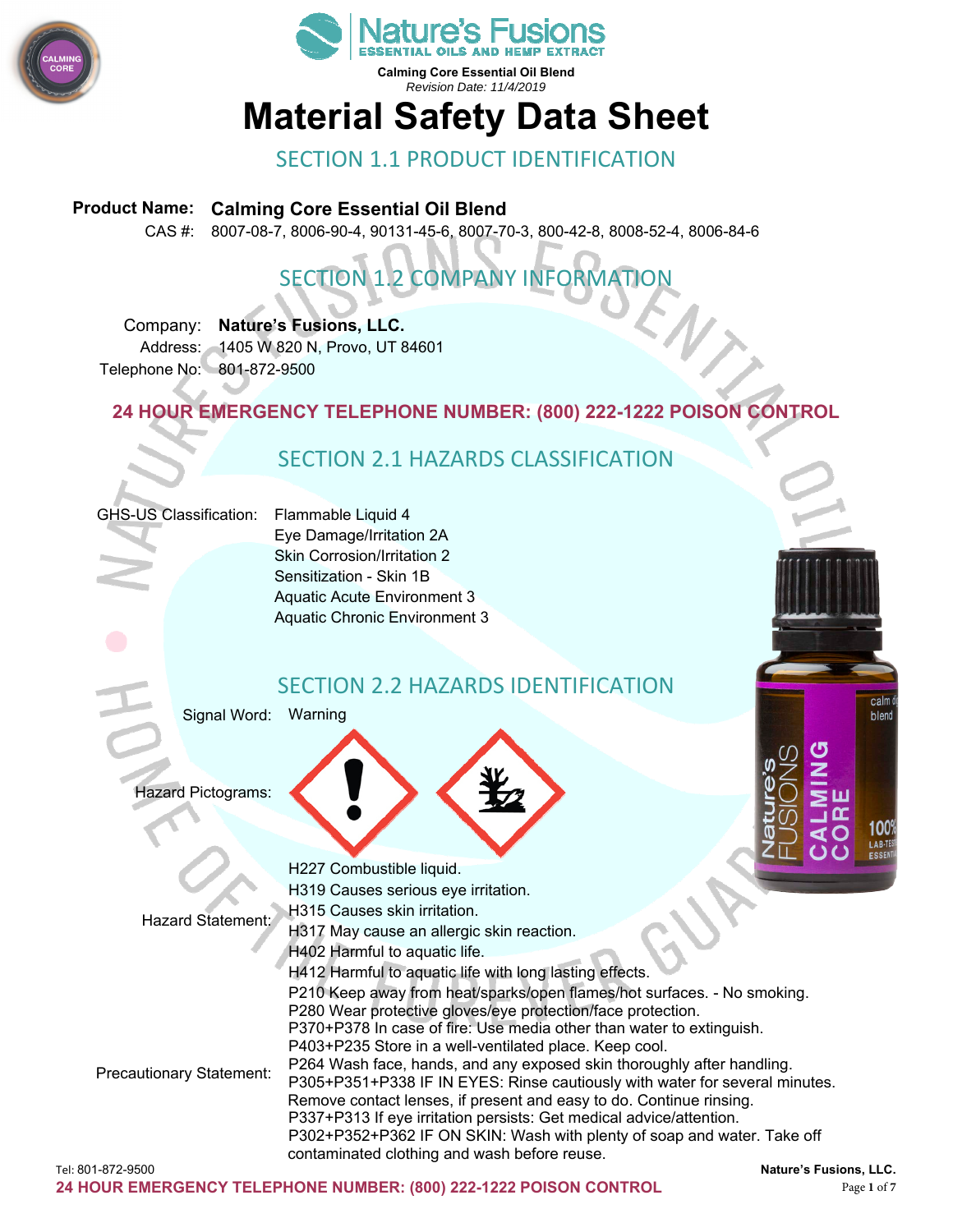



**Calming Core Essential Oil Blend** 

*Revision Date: 11/4/2019*  P332+P313 If skin irritation occurs: Get medical advice/attention. P261 Avoid breathing dust/fume/gas/mist/vapors/spray. P272 Contaminated work clothing should not be allowed out of the workplace. P363 Wash contaminated clothing before reuse. P273 Avoid release to the environment. P501 Dispose of contents/container in accordance with local/regional/national/international regulations.

## SECTION 2.3 OTHER HAZARDS INDENTIFICATION

Other Hazards: May be harmful if swallowed.

## SECTION: 3. COMPOSITION / INFORMATION INGREDIENTS

| <b>Content</b>                  | CAS#       | EC#            | <b>Concentration</b> |
|---------------------------------|------------|----------------|----------------------|
| <b>Ginger Essential Oil</b>     | 8007-08-7  | 283-634-2      | $25\% - 50\%$        |
| <b>Peppermint Essential Oil</b> | 8006-90-4  | 282-015-4      | 25% - 50%            |
| <b>Tarragon Essential Oil</b>   | 90131-45-6 | 290-356-5      | $5\%$ - 25%          |
| <b>Anise Essential Oil</b>      | 8007-70-3  | 283-518-1      | $1\% - 10\%$         |
| <b>Caraway Essential Oil</b>    | 800-42-8   | <b>Unknown</b> | $1\% - 10\%$         |
| <b>Coriander Essential Oil</b>  | 8008-52-4  | 283-880-0      | 1% - 10%             |
| <b>Fennel Essential Oil</b>     | 8006-84-6  | 283-414-6      | $1\% - 10\%$         |
|                                 |            |                |                      |

\*\*Specified chemical identity and/or exact percentage of composition has been withheld as a trade secret.

## SECTION 4.1 NECESSARY FIRST AID MEASURES

| Eye Contact: |  |
|--------------|--|
|              |  |

Wash thoroughly with soft, clean water for 15 minutes holding eye lids open. If eye irritation persists: Get medical advice/attention.

Inhalation: Allow the victim to rest. Get medical advice/attention if you feel unwell. Move to fresh air.<br>Ingestion: Do not give patient anything orally. In the event of swallowing, if the quantity is small (no Do not give patient anything orally. In the event of swallowing, if the quantity is small (no more than one mouthful), rinse the mouth with lukewarm water and consult a doctor. Keep the person exposed at rest. Do not force vomiting. Get immediate medical advice/attention. If swallowed, seek medical advice immediately and show this container or label. Skin Contact: Remove/Take off immediately all contaminated clothing. Wash skin with plenty of water.

## SECTION 4.2 SYMPTOMS

| Eye Contact: No additional information available.  |
|----------------------------------------------------|
| Inhalation: No additional information available.   |
| Ingestion: No additional information available.    |
| Skin Contact: No additional information available. |

## SECTION 4.3 OTHER FIRST AID MEASURES

Medical Attention/Special Treatment: Treat symptomatically.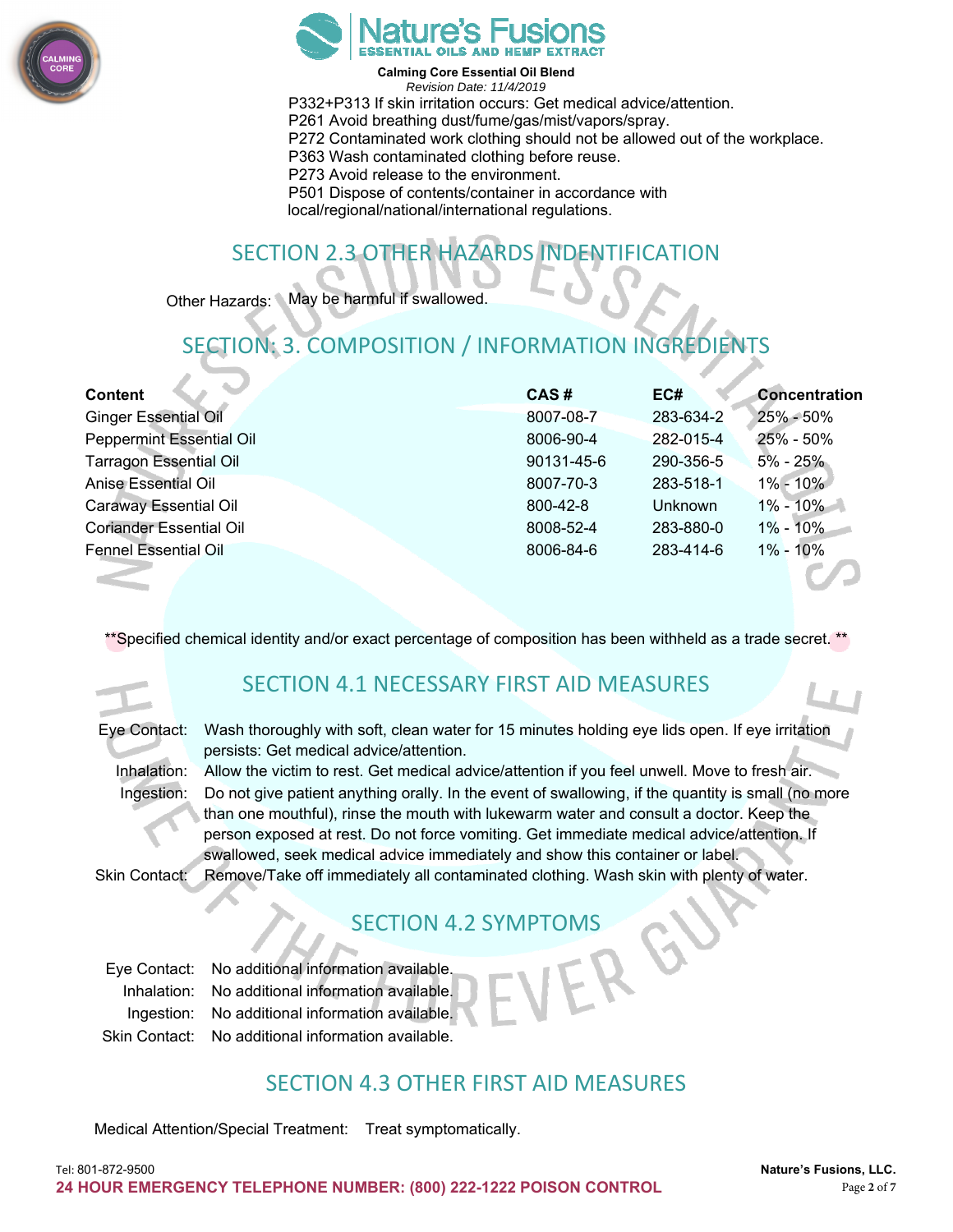



Suitable Extinguishing media: CO2. Dry Chemical. Foam. Unsuitable Extinguishing media: Water.

## SECTION 5.2 SPECIAL HAZARDS

Special Hazards Arising from Chemical: Fire hazard: A fire will often produce a thick black smoke. Do not breathe smoke. Exposure to decomposition products may be hazardous to health.

Reactivity: In the event of a fire, carbon monoxide can be formed. In the event of a fire, carbon dioxide may be formed.

## SECTION 5.3 FIRE FIGHTING MEASURES

Firefighter Instructions: No additional information available. Protection during firefighting: Wear recommended personal protective equipment.

## SECTION 6.1 ACCIDENTAL RELEASE MEASURES

Personal Precautions: Wear respirator, gloves, and eye protection. Avoid inhalation and contact with skin and eyes. Protective equipment: Wear recommended personal protective equipment. Environmental Precautions: Contain and control the leaks or spills with non-combustible absorbent materials such as sand, earth, vermiculite, diatomaceous earth in drums for waste disposal.

## SECTION 6.2 ACCIDENTAL RELEASE CLEANING MEASURES

Methods and Material for Cleaning Up: Absorb spilled material with sand or earth. For large spills, confine the spill in a dike and charge it with went sand or earth for subsequent safe disposal.

### SECTION 7.1 PRECAUTIONS FOR HANDLING

Precautions for handling: Avoid contact with skin, eyes and clothing. Do not eat, drink or smoke when using this product. Remove contaminated clothing. Prevent access by unauthorized personnel. Wash hands immediately after handling the product.

## SECTION 7.2 CONDITIONS FOR SAFE STORAGE

Conditions for safe storage: The floor must be impermeable and form a collecting basin so that, in the event of an accidental spillage, the liquid cannot spread beyond this area. Always keep in packaging made of an identical material to the original. Keep away from food and drink, including for animals. Keep container tightly closed.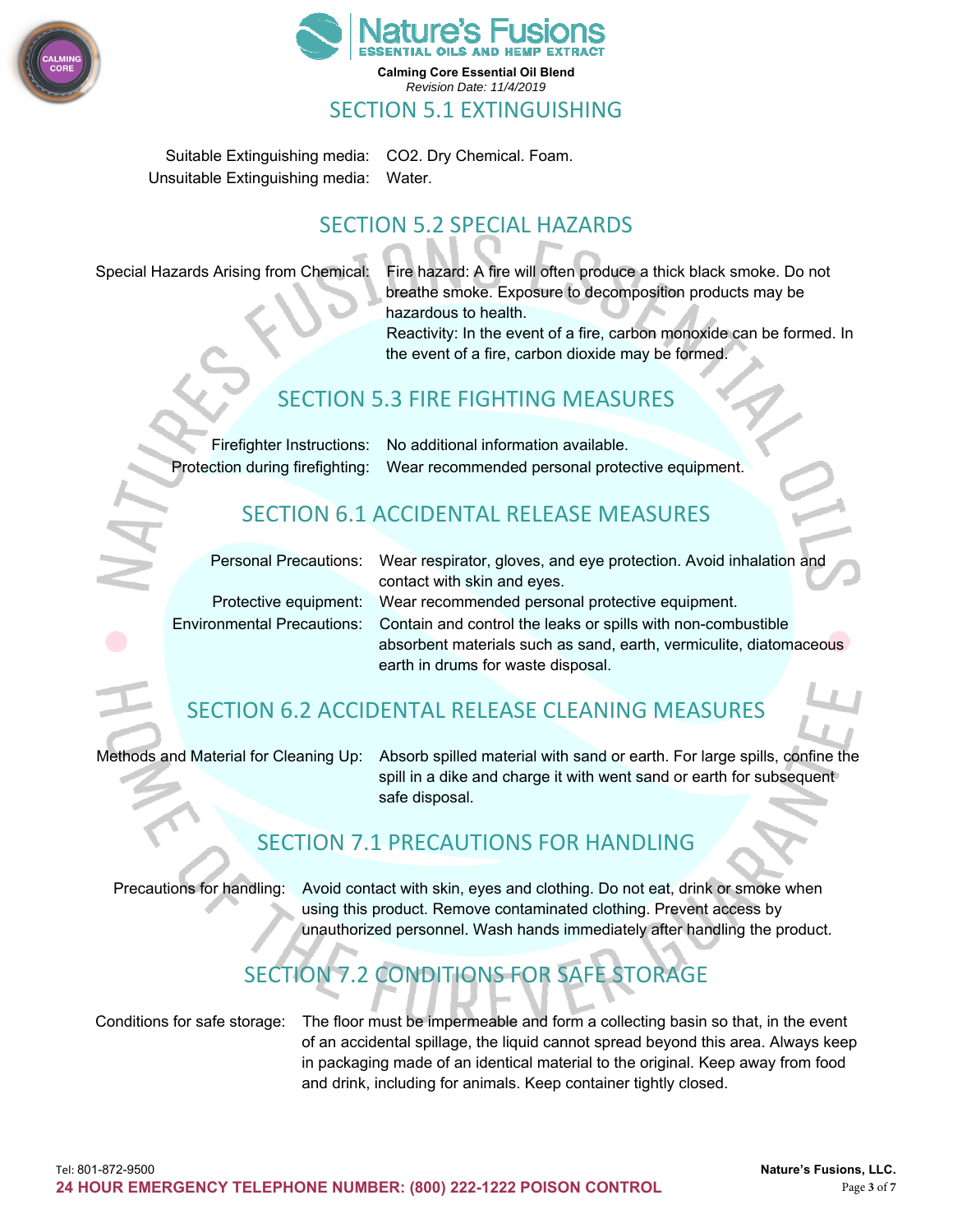



#### SECTION 8.1 EXPOSURE AND ENGINEERING CONTROLS

PEL, ACGIH, TLV exposure limit: No additional information available. Appropriate engineering controls: Showers. Eyewash stations. Ventilation systems.

### SECTION 8.2 PERSONAL PROTECTION/EQUIPMENT

Skin and Body Protection: Wear protective clothing.

Eye/Face Protection: Tight sealing safety goggles. Hand Protection: Wear protective gloves.

Respiratory Protection: Where risk assessment shows air-purifying respirators are appropriate use a full-face respirator with multi-purpose combination (US) or type ABEK (EN 14387) respirator cartridges as a backup to engineering controls. If the respirator is the sole means of protection, use a full-face supplied air respirator. Use respirators and components tested and approved under appropriate government standards such as NIOSH (US) or CEN (EU). Environmental Exposure Control: Prevent further leakage or spillage if safe to do so. Do not let product enter drains.

## SECTION 8.3 ADDITIONAL INFORMATION

Other: Do not eat, drink or smoke when using this product. Regular cleaning of equipment, work area and clothing is recommended. Handle in accordance with good industrial hygiene and safety practice. Avoid contact with skin, eyes or clothing. Wear suitable gloves and eye/face protection. When using do not eat, drink or smoke.

VERGU

## SECTION 9.1 PHYSICAL PROPERTIES

Appearance: Pale yellow to yellow liquid. Odor: Top note of mint with earthy undertone. Odor Threshold: No data available. Physical State: Liquid.

#### SECTION 9.2 CHEMICAL PROPERTIES

THE FO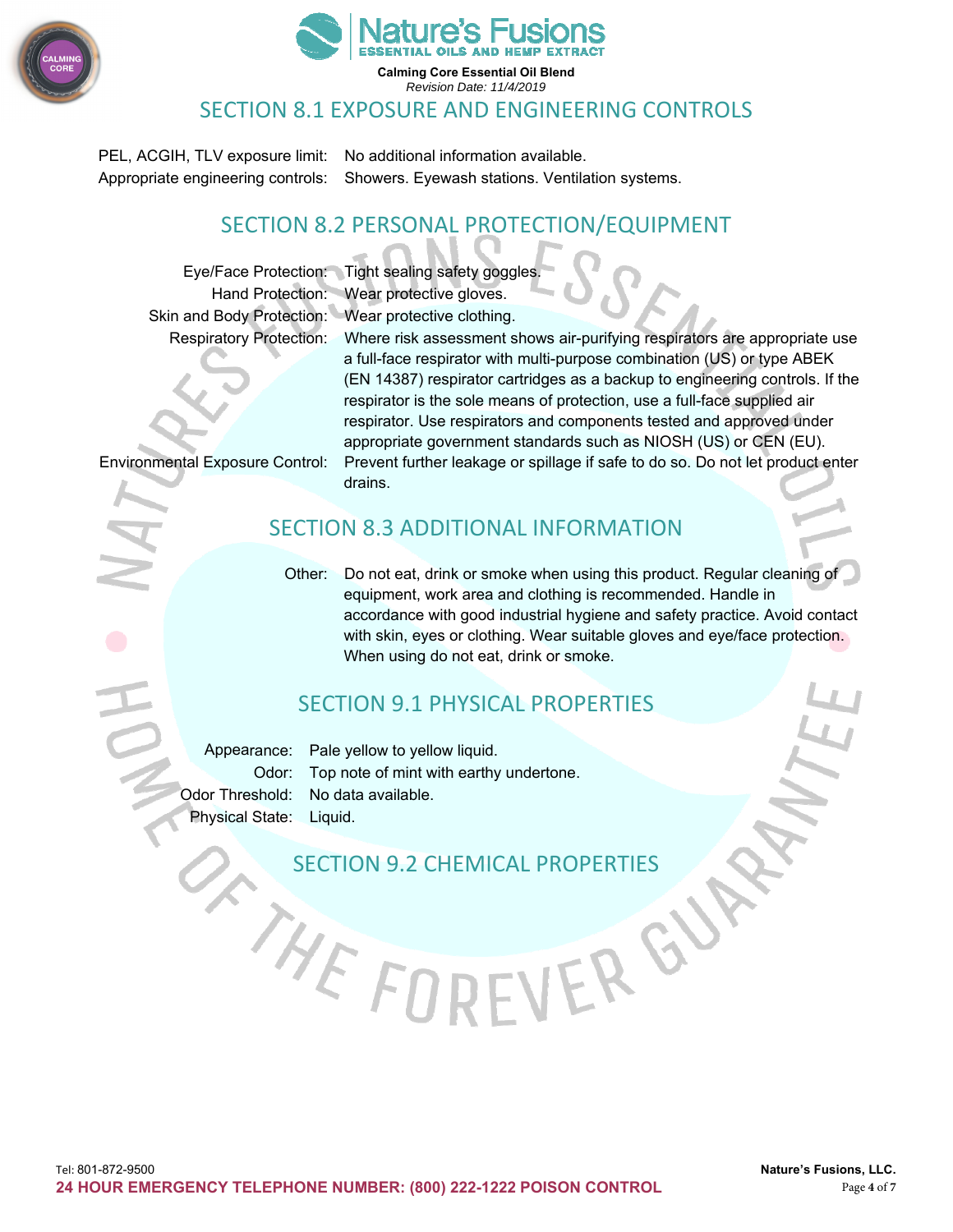



pH: No data available. Melting Point/Freezing Point: No data available. Boiling Point: No data available. Flash Point: 70.1° C Evaporation Rate: No data available. Flammability (solid, gas): No data available. Explosive limits: No data available. Vapor Pressure: No data available. Vapor Density: No data available. Specific Gravity: 0.800 - 0.942 @ 20° C (68° F) Solubility: Soluble in alcohol and oils. Insoluble in water. Partition coefficient: No data available. (n-octanol/water) Autoignition Temp: No data available. Decomposition Temp: No data available. Viscosity: No data available.

## SECTION 10. STABILITY AND REACTIVITY

Reactivity: In the event of a fire, carbon monoxide can be formed. In the event of a fire, carbon dioxide may be formed.

Chemical Stability: Stable under recommended storage conditions.

Hazardous Reactions: When exposed to high temperatures may produce hazardous decomposition products such as carbon monoxide and dioxide, smoke, nitrogen oxides (Nox). Incompatible Materials: Strong oxidizing agents.

Hazardous Combustion CO. CO2. or Decomposition Products:

## SECTION 11.1 ROUTES OF EXPOSURE

Inhalation: Avoid breathing vapors or mists. Skin Contact: Irritant to skin and mucous membranes.

Eye Contact: May have reversible effects on the eyes, such as eye irritation which is totally reversible by the end of observation at 21 days. Splashes in the eyes may cause irritation and reversible local damage. Ingestion: May be fatal if swallowed and enters airways.

**SECTION 11.2 RELATED SYMPT** 

Inhalation: Refer to section 4.2 Skin Contact: Refer to section 4.2 Eye Contact: Refer to section 4.2 Ingestion: Refer to section 4.2

SECTION 11.3 OTHER TOXICOLOGICAL INFORMATION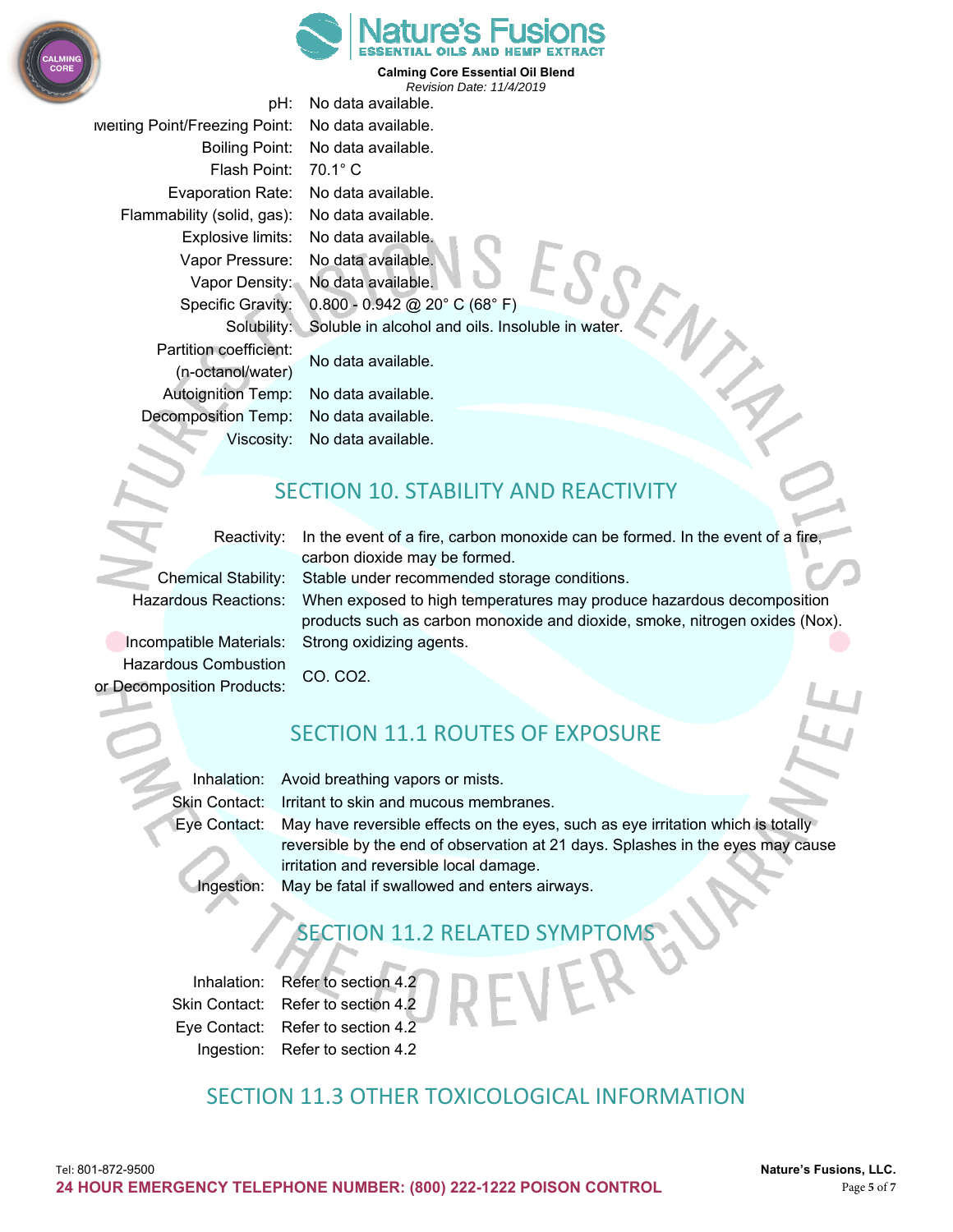



iyed/Chronic Effects: May cause allergic reactions on skin, may result in difficulty breathing. Toxicity: No additional information available. Carcinogenic: Not Carcinogenic.

### SECTION 12.1 ECOLOGICAL INFORMATION

Eco-toxicity: No additional information available. Persistence and Degradability: No additional information available. Bio-accumulative: No additional information available. Mobility in Soil: No additional information available.

## SECTION 12.2 OTHER ECOLOGICAL INFORMATION

Other Adverse Effects: No additional information available.

## SECTION 13. DISPOSAL CONSIDERATION

Waste Disposal Method: Must not be disposed of together with household garbage. Do not allow product to reach sewage system. Contaminated Packaging Disposal Method: Empty container completely. Keep label on container. Give to a certified disposal contractor. Recycle or dispose of in compliance with current legislation.

## SECTION 14. TRANSPORT INFORMATION

DOT Shipping (Land): Regulated **IATA Shipping (Air): Regulated** IMDG Shipping (Boat): Regulated Proper Shipping Name: Flammable Liquid, N.O.S. UN #: 1993 Hazard Class: 3 Packaging Group: III

## SECTION 15. REGULATORY INFORMATION

US Federal Regulations: Listed on the United States TSCA (Toxic Substances Control Act) inventory International Regulations: Listed on the Canadian DSL (Domestic Substances List)

## SECTION

Health Hazard (HMIS): N/A Flammability Hazard (HMIS): N/A Physical Hazard (HMIS): N/A Sara 313: None California Proposition 65: Product contains Eugenol, Myrcene, Pulegone, and Methyl Chavicol/Eugenol.